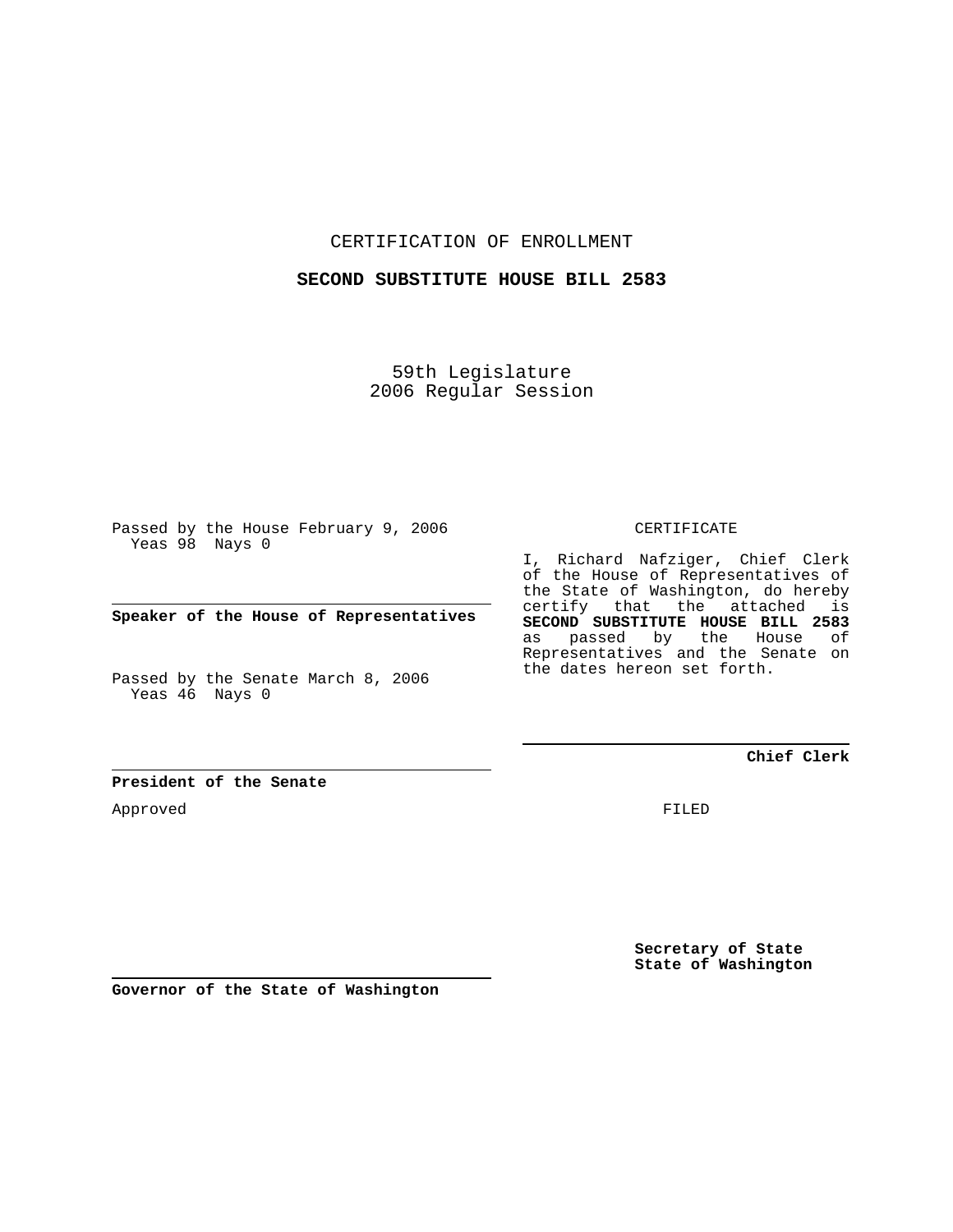# **SECOND SUBSTITUTE HOUSE BILL 2583** \_\_\_\_\_\_\_\_\_\_\_\_\_\_\_\_\_\_\_\_\_\_\_\_\_\_\_\_\_\_\_\_\_\_\_\_\_\_\_\_\_\_\_\_\_

\_\_\_\_\_\_\_\_\_\_\_\_\_\_\_\_\_\_\_\_\_\_\_\_\_\_\_\_\_\_\_\_\_\_\_\_\_\_\_\_\_\_\_\_\_

Passed Legislature - 2006 Regular Session

### **State of Washington 59th Legislature 2006 Regular Session**

**By** House Committee on Appropriations (originally sponsored by Representatives Kenney, Cox, Conway, Hasegawa, Roberts, Appleton, Upthegrove, Morrell, Linville, Hunt, Dickerson and Ormsby)

READ FIRST TIME 02/08/06.

 AN ACT Relating to community and technical college part-time academic employee health care benefits; adding a new section to chapter 41.05 RCW; adding a new section to chapter 28B.50 RCW; and creating a new section.

BE IT ENACTED BY THE LEGISLATURE OF THE STATE OF WASHINGTON:

 NEW SECTION. **Sec. 1.** Part-time academic employees at community and technical colleges are currently eligible for full health care benefits beginning the second consecutive quarter of employment, at half-time or more of an academic workload, as defined in RCW 28B.50.489. They are also eligible for health benefits through the summer even if they receive no work at all that quarter, if they have worked half-time or more of an academic workload in three of the four preceding quarters. However, workload fluctuations below these thresholds may result in the loss of employer contributions for health care benefits. It is the intent of the legislature to provide for continuous health care eligibility for part-time academic employees based on averaging workload gained during the preceding academic year.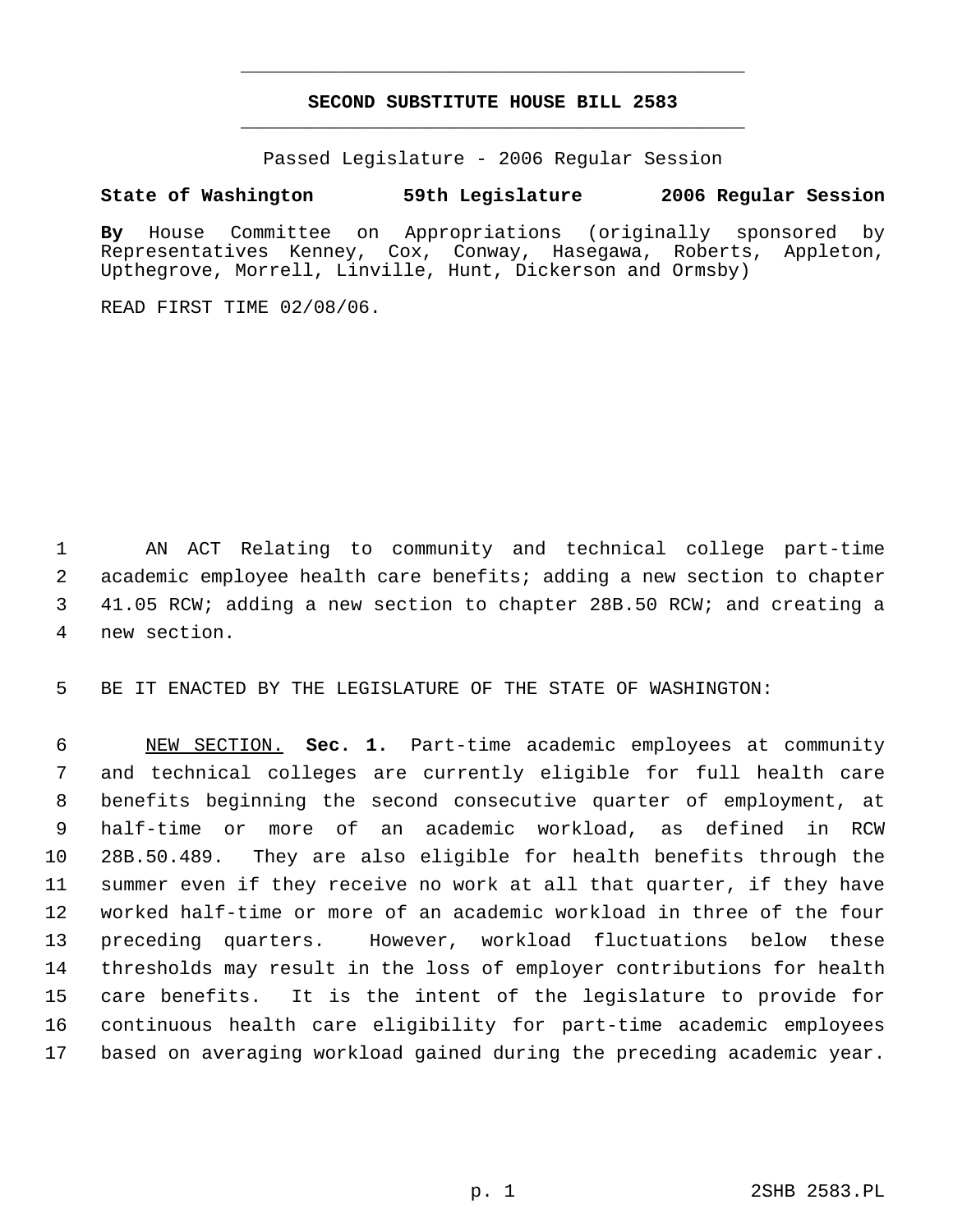NEW SECTION. **Sec. 2.** A new section is added to chapter 41.05 RCW to read as follows:

 (1) Part-time academic employees, as defined in RCW 28B.50.489, who have established eligibility as determined from the payroll records of the employing community or technical college districts, for employer contributions for benefits under this chapter and who have worked an average of half-time or more in each of the two preceding academic years, through employment at one or more community or technical college districts, are eligible for continuation of employer contributions for the subsequent summer quarter period including the break between summer and fall quarters.

 (2) Once a part-time academic employee meets the criteria in subsection (1) of this section, the employee shall continue to receive uninterrupted employer contributions for benefits if the employee works at least three of the four quarters of the academic year with an average academic workload of half-time or more. Benefits provided under this section cease at the end of the academic year if this criteria is not met. Continuous benefits shall be reinstated once the employee reestablishes eligibility under subsection (1) of this section and will be maintained as long as the employee works at least three of the four quarters of the academic year with an average academic workload of half-time or more.

 (3) As used in this section, "academic year" means summer, fall, winter, and spring quarters.

 (4) This section does not modify rules in existence on the effective date of this section adopted under this chapter regarding the initial establishment of eligibility for benefits.

 (5) This section does not preclude individuals from being eligible for benefits under other laws or rules that may apply or for which they may be eligible.

 (6) The employer must notify part-time academic employees of their potential right to benefits under this section.

 (7) To be eligible for maintenance of benefits through averaging, part-time academic employees must notify their employers of their potential eligibility. The state board for community and technical colleges shall report back to the legislature by November 15, 2009, on the feasibility of eliminating the self-reporting requirement for employees.